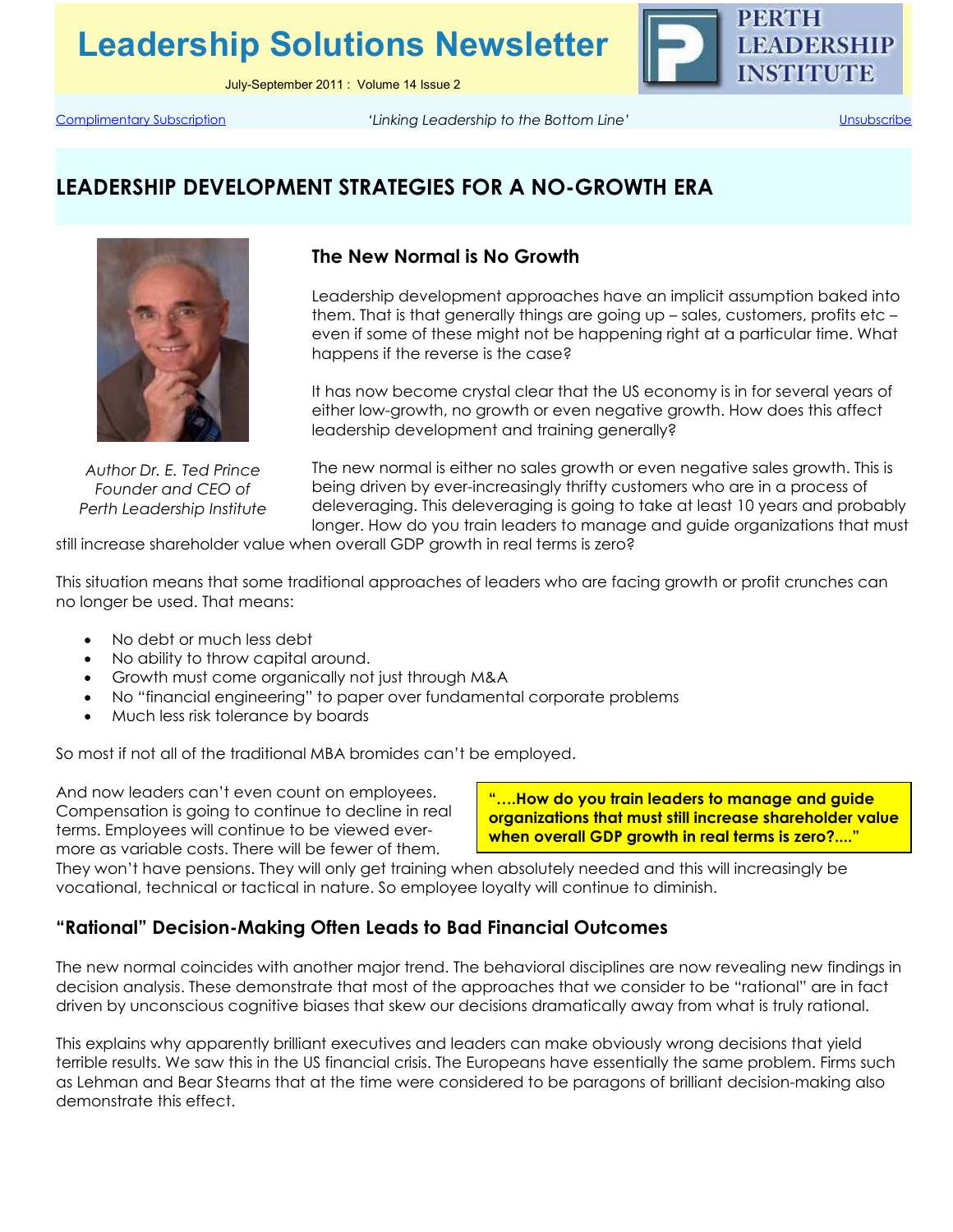The behavioral disciplines have discovered that there are numerous cognitive biases which lead to decisions being bad. One of these biases, the framing bias, where we tend to view decisions within the framework of what we unconsciously desire to be the case, means that in many situations, having more information actually leads to worse decisions.

Yet business education is still founded on the pillar of rationality and data analysis without consideration of how these real-world behavioral phenomena impact the decisions of leaders. Leadership development programs still focus on case studies that assume that we will act wisely and in everyone's best interests when we have enough information.

So we have two recent phenomena to consider. One is that the new normal is no growth. The second is that most decisions are skewed towards poor financial outcomes. Could these two be linked/ Could it be that bubbles are driven by unconscious biases that lead to terrible financial outcomes? That we are doomed to repeat these until we understand these behavioral phenomena?

**"….Leadership development programs still focus on case studies that assume that we will act wisely and in everyone's best interests when we have enough information…."** 

Increasingly both researchers and experts are coming to see this as being the case. Authors such as Nouriel Roubini and Malcolm Gladwell have understood the zeitgeist in a way that many academics and political leaders have still not yet grasped.

In order to escape from the current economic trap of the new no-growth normal, leaders have to start understanding that they will be part of the problem until they understand their own behaviors deeply enough to show them how to compensate for their own cognitive biases..

Leadership development, executive training and corporate learning strategies have to develop new strategies for the new normal so that they can address the problem constructively. It is not an option to continue with the same learning and leadership development strategies that may well have caused the problems we have already experienced.

## **The "New Normal" Requires a Laser Focus on How Behavior Impacts Financial Outcomes**

Before the new normal, leadership development was focused on bringing about improved team and corporate functioning and increased employee loyalty and engagement. These issues need to be addressed still.

But in view of the dramatically changed conditions of the new normal, there are even higher priority issues to be addressed. These center around how to create capital in no-growth and even declining markets.

In particular training needs to show leaders how to adjust and change their behaviors to focus specifically on those that create capital and how to reduce those behaviors that increase the risk of capital consumption including the risk of corporate failure. This feat must be accomplished while at the same time still accepting an appropriate level of risk so that rewards are not adversely impacted by behaviors that are overly cautious.

These issues include showing leaders and managers how to help:

- Employees and customers with capital creation through deleveraging behaviors
- Managers with capital increasing behaviors through more innovation and less resource utilization
- Partners and suppliers with capital-increasing behaviors
- Companies with capital increasing competitive-strengthening behaviors.

It is increasingly imperative that companies deliberately set out to develop:

- Innovator behaviors (as distinct from innovation processes)
- Cost leadership behaviors (as distinct from cost reduction processes)
- Lower-risk behaviors (not just lower-risk processes).

This training and development needs to focus on showing how some of the findings of the behavioral disciplines such as behavioral finance and behavioral economics can be leveraged to improve their decision-making and financial outcomes. This must also include increasing the sensitivity of leaders and managers to the cognitive